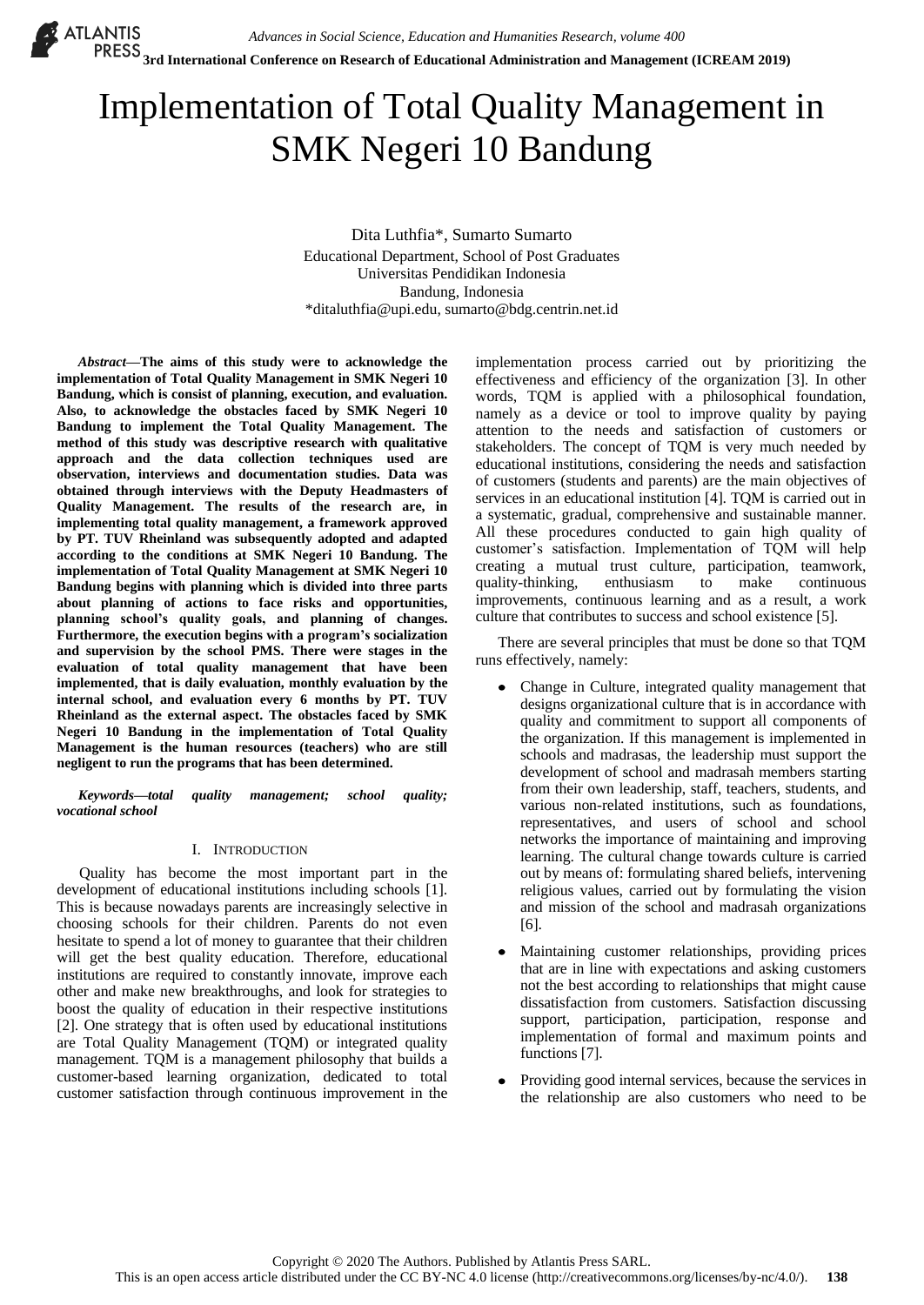given good service so that they are able to perform effective and efficient tasks so that they can improve the quality of educational institutions.

- Good coordination and cooperation between school councils, teachers, staff, students and parents regarding the purpose of education so that these objectives can be realized properly.
- Increasing teacher professionalism by providing training. This can provide satisfaction to customers and can also improve the quality of educational institutions themselves.

The implementation of the Total Quality Management strategy to improve and maintain the quality of education in order to maintain the existence of schools is also carried out by schools in Bandung, because it is known that all State Vocational Schools in Bandung have implemented ISO 9001: 2008 as an effort to empower human resources and all the potential in schools and outside schools together to improve the quality of education. One of the Vocational National Schools in Bandung is SMKN 10 Bandung with a focus on performance arts expertise. SMK Negeri 10 Bandung is the only art performing arts school in West Java, this school already has ISO 9001: 2015 certificate and also the five majors in this school namely Karawitan Art, Dance, Music Art, Theater Art and Monday Broadcasting and film (BC) have "A" accreditation. Based on the reasons mentioned above then the researcher aims to find out the implementation of integrated quality management starting from planning, implementation and evaluation as well as obstacles faced by SMKN 10 Bandung.

### II. METHOD

This is a research with qualitative approach and descriptive method. Qualitative approach is a form of research where researchers in collecting and analyzing data become part of the research process as participants with informants who provide data [8].

In this study, both primary and secondary data sources were used. In data collection, to obtain primary data, researchers used interview and observation instruments, while to obtain secondary data researchers used reading resources and various other sources such as related documents.

#### III. RESULTS AND DISCUSSION

# *A. Results*

The implementation of quality management at Vocational High School 10 Bandung is based on two aspects namely internally and externally. Where the internal aspect is composed of assessors selected from each expertise program while the external aspects consist of BAN-SM accreditation and PT. TUV Rheinland. SMKN 10 Bandung is determined to implement the ISO 9001: 2015 quality management system in order to become a high-quality school by referring to the profile of international standard schools in the performing arts that are globally oriented, productive, creative, innovative and honest in all activities. Every human resource of SMKN 10

Bandung must have care and responsibility in carrying out service quality to meet customer desires and needs so as to provide continuous satisfaction.

Quality management at SMKN Bandung begins with a plan that is divided into three parts, namely planning on actions to deal with risks and opportunities, planning school quality goals, and planning changes. Planning actions to deal with risks and opportunities need to be done because as an open organization SMKN 10 Bandung cannot be separated from influence of stakeholders and changes in the environment. Changes in the needs and expectations of interested parties will certainly have an impact on the performance and achievement of the objectives of SMKN 10 Bandung. These changes can be an opportunity on the one hand but on the other hand can be a risk. In this connection, all work units must identify risks and opportunities. Identification of risks and opportunities as well as actions to deal with risk opportunities must be stated in the risk management document which contains: activities, objectives, risks and opportunities, causes and actions to deal with these risks and opportunities. In planning the quality objectives of the head of SMKN 10 Bandung set and validate the school level quality objectives. To all leaders of work units assigned to set the quality objectives of each work unit by referring to the quality objectives of SMKN 10 Bandung. Each quality target must be equipped with a quality target achievement program that includes: activities that will be carried out to achieve these quality objectives, the resources needed, the person in charge and executor, the time of implementation and the method of monitoring and evaluation. Furthermore, planning changes made if for one reason or another a change in the quality management system is needed, then the changes must be carried out in a planned manner by considering: the purpose of changes and the consequences of these changes, integrity of the quality management system, availability of resources, and allocation and relocation of responsibility answer and authority.

The implementation of quality management begins with the dissemination of programs and policies that have been set at the planning stage to all school residents in order to achieve school quality goals. This is done because the implementation of quality management cannot be realized if there is a mistake in one component so that socialization becomes one of the most important things for instill the understanding of all school members in implementing programs in school quality management. The strategies used to achieve these goals require the involvement of all school members in running all programs so that quality management can be carried out properly. The implementation of quality management at SMKN 10 Bandung is regulated in Standard Operating Procedures (POS) which is divided into 8 POSs namely POS School Quality Assurance (PMS), which one of them regulates the procedure for implementing potential development of Educators (TP) and Education Personnel (TK); POS curriculum field that regulates curriculum preparation, competency testing, teacher administration, assessment of learning outcomes and teaching and learning processes; POS field hubin which regulates industry relations; POS student affairs field; POS for facilities and infrastructure; POS subdivision of administration; POS teaching factory and POS counseling.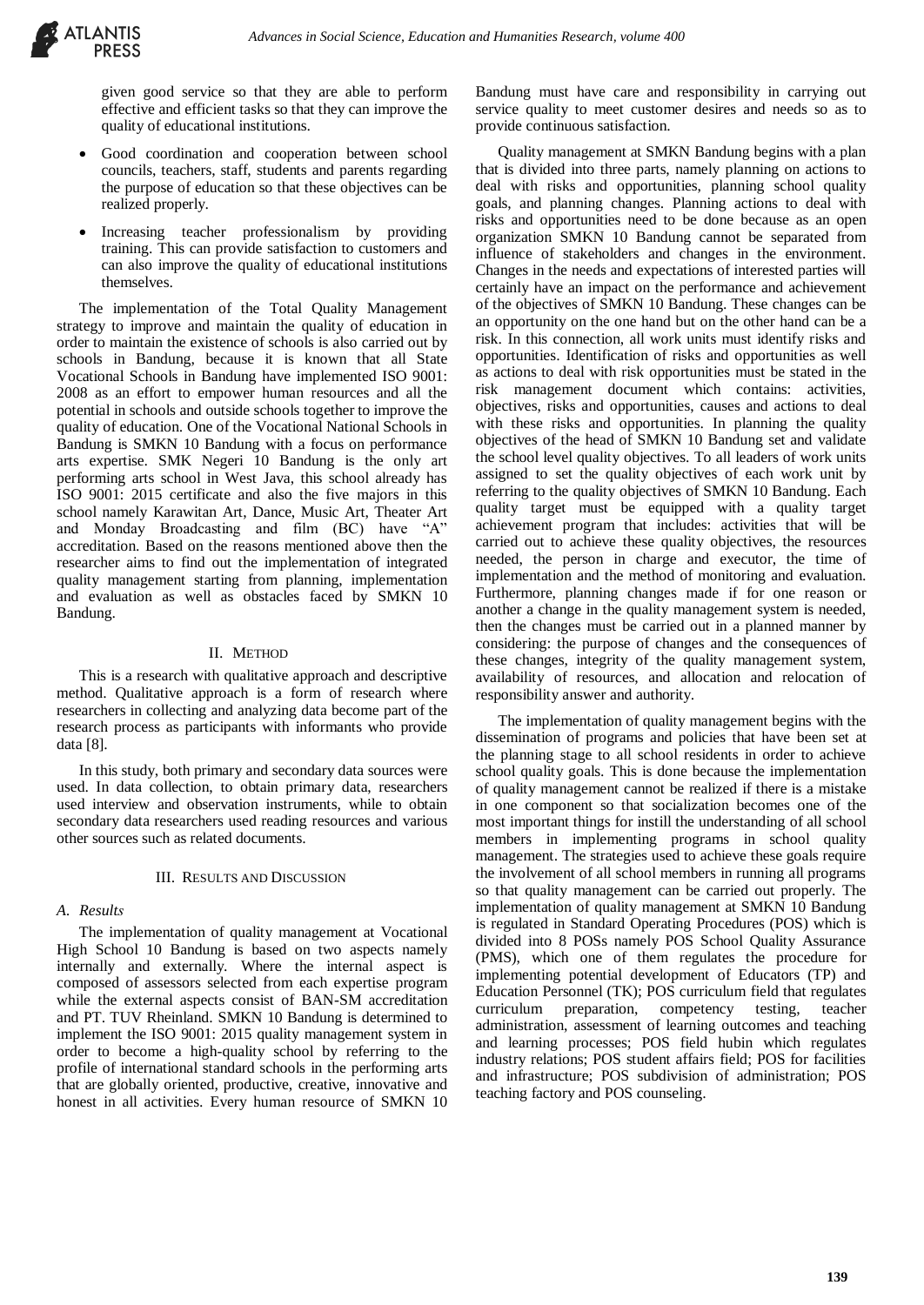The implementation of quality management, are carried out in several evaluation stages, first if there is an implementation mismatch of the program that has been set, the school citizen can report the non-conformity (report of non-conformity), then the school internal audit team (quality management representatives and staff) can take corrective action regarding the nonconformity . Reports of nonconformity and supervision from the SPM will then be used as material for monthly evaluations to see the implementation of programs that are already running. The next evaluation stage is an external audit that is carried out every six months which aims to evaluate the program in general whether the program is still possible to continue or whether changes are needed and even the elimination of programs that are deemed inappropriate. Evaluation is carried out to improve customer satisfaction by continually improving the quality management system and implementing the necessary actions, such as improving education services to meet the requirements and face the needs and expectations in the future; correct, prevent or to reduce unexpected effects; and improve the performance and effectiveness of the quality management system.

# *B. Discussion*

Arcaro states that the total quality school characteristics can be identified from the pillars of quality which become the principles in implementing TQM [9], namely:

*1) Focus on customers, in the TQM perspective, quality is determined by the customer:* As said by Wilkinson et al. that quality means meeting customer needs [10]. Therefore, only by understanding customer needs the school organization can realize and appreciate the meaning of quality. focus on customers means school organizations must always direct their educational services to increase school customer satisfaction. Therefore school organizations must understand customer expectations and needs. School organizations must plan and meet customer needs and try to exceed current and future needs. Vocational High School 10 in implementing TQM has launched a pillar of focus on customers, this is evident, one of which is by distributing questionnaires to students regarding their assessment of teacher performance in teaching. Through these questionnaires, it is expected that schools will know what the quality of teachers is in schools so that they can provide guidance to teachers who receive poor performance evaluations so that later students will be more satisfied with the teacher's performance.

*2) Total involvement, in TQM, all organizational members need to know the process of continuous improvement and must be actively involved in organizational activities:* Every school member must participate in school quality transformation. School quality is not only the responsibility of school leaders or school committees or teachers or supervisors. But the quality of the school is the responsibility of all parties. Therefore, contributions from each school member are needed to improve the quality of education in school. The involvement of all school members in a school organization has three elements, namely: (1) the existence of an educational

process to support the total quality management message, (2) the existence of participation in the form of work teams to provide an institutional problem solving action in schools, (3) changes in work arrangements at school. With the involvement of everyone in the school organization, they will pay attention to greater responsibility, creativity, active collaboration, commitment, trust and self-control of the school community. By giving autonomy and responsibility, everyone will respond with high motivation and commitment. Everyone in the school organization will share interests and values. Thus the school organization must be able to involve all school members to increase their awareness of the achievement of quality and satisfaction of students and their parents, and to create a conducive work environment and be able to meet the requirements of educational services. Vocational High School 10 in the application of TQM involves all school people ranging from teachers, staff to students. This can be seen from involving teachers in each monthly meeting to evaluate program implementation regarding quality, involving teachers in setting school quality goals and involving students to participate in overseeing the implementation of programs related to quality improvement.

*3) Measurement, in the process of improving quality in schools a measurement is needed in order to meet the quality standards that have been set:* With this measurement data can be collected, then the data analysis results obtained information that can be used as a basis for decision making. The results of this effective decision are used to repair problems that occur in the school. Therefore decision making in schools must be based on the data that the school has. Schools must start building their databases so that every effective decision must be based on analysis of data and information from their school database. Arcaro provides an example of a measurement action, namely the student test score [11]. The student exam values can be one measure of achievement progress in the lesson. School performance evaluations (educators and students) conducted by the authorized department can be the next effort. In addition, peer evaluations can also be carried out to improve performance, build confidence and trust among members. One of the measurements made by SMKN 10 Bandung in maintaining school quality is by developing educators and education staff as well as evaluating teacher performance*.*

*4) Commitment, Sallis states that when an institution is committed to improving the quality of its education, the institution always has a strategy to improve quality [12]:* One of the efforts carried out was in the relationship of the principal, teacher, and staff. By building relationships between teachers, teachers-principals, teachers-staff, fellow staff, it will create a comfortable working climate that supports improving quality [13]. The next thing that illustrates the school's commitment is when the boss gives awards to the teachers and outstanding staff [14]. Awards from superiors or principals will provide motivation to teachers and staff to be more accomplished and have improved performance. With the